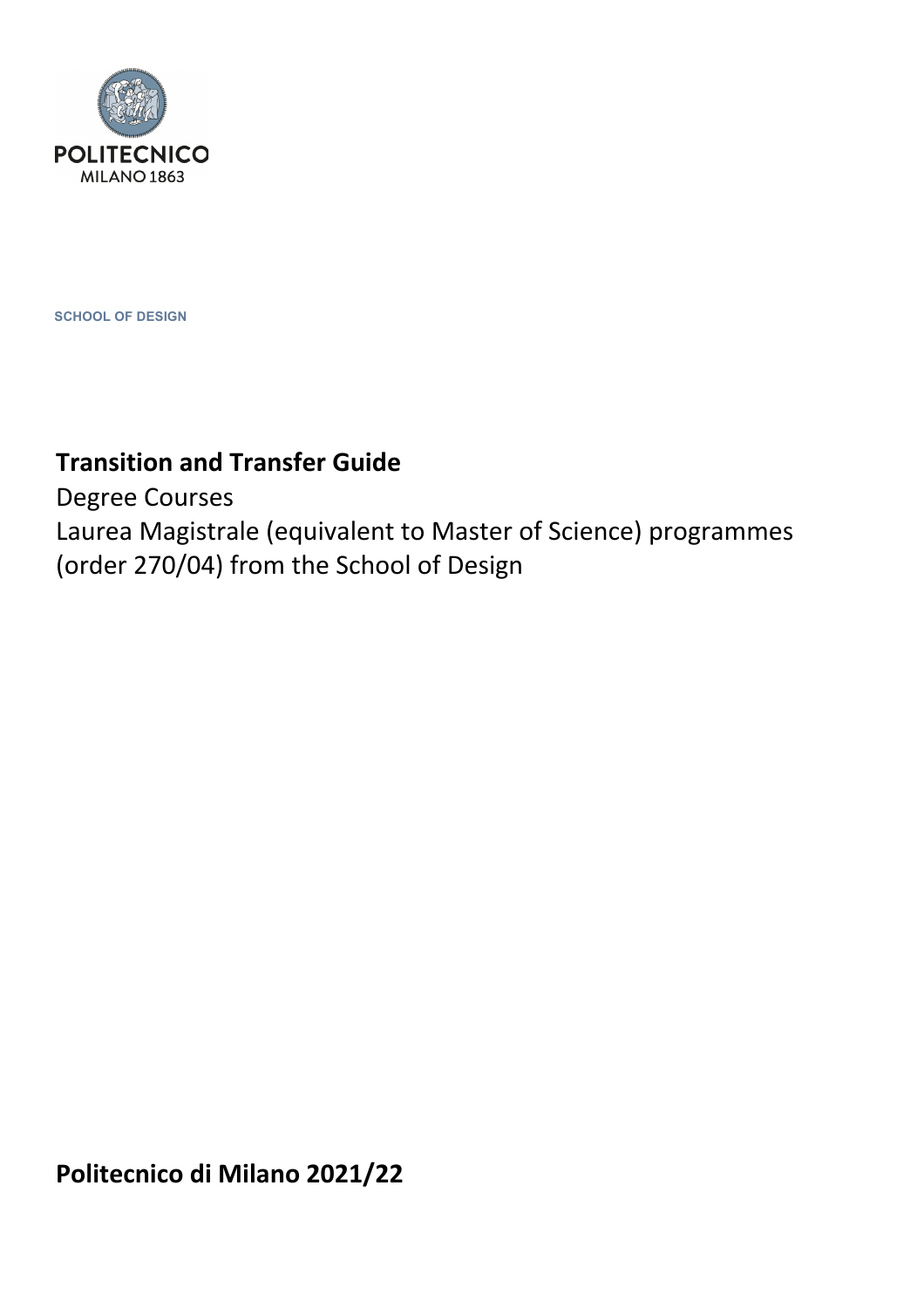# Contents

1. Transitions from other degree courses within the School and the University - Transfers from other universities

- 1.1 Admission rules
- 1.2 Evaluation parameters and preparation of merit list for reaching a quota number
- 1.3 How to submit a request to change degree course or transfer from another university
- 1.4 Validations
- 2. Transitions and Transfers Master's Degree Courses
	- 2.1.Applications to transition enrolled students to Master's Degree Courses at Politecnico di Milano
	- 2.2.Transfer applications of enrolled students from other universities
	- 2.3.Documents to be submitted in order to assess the application
	- 2.4. Validations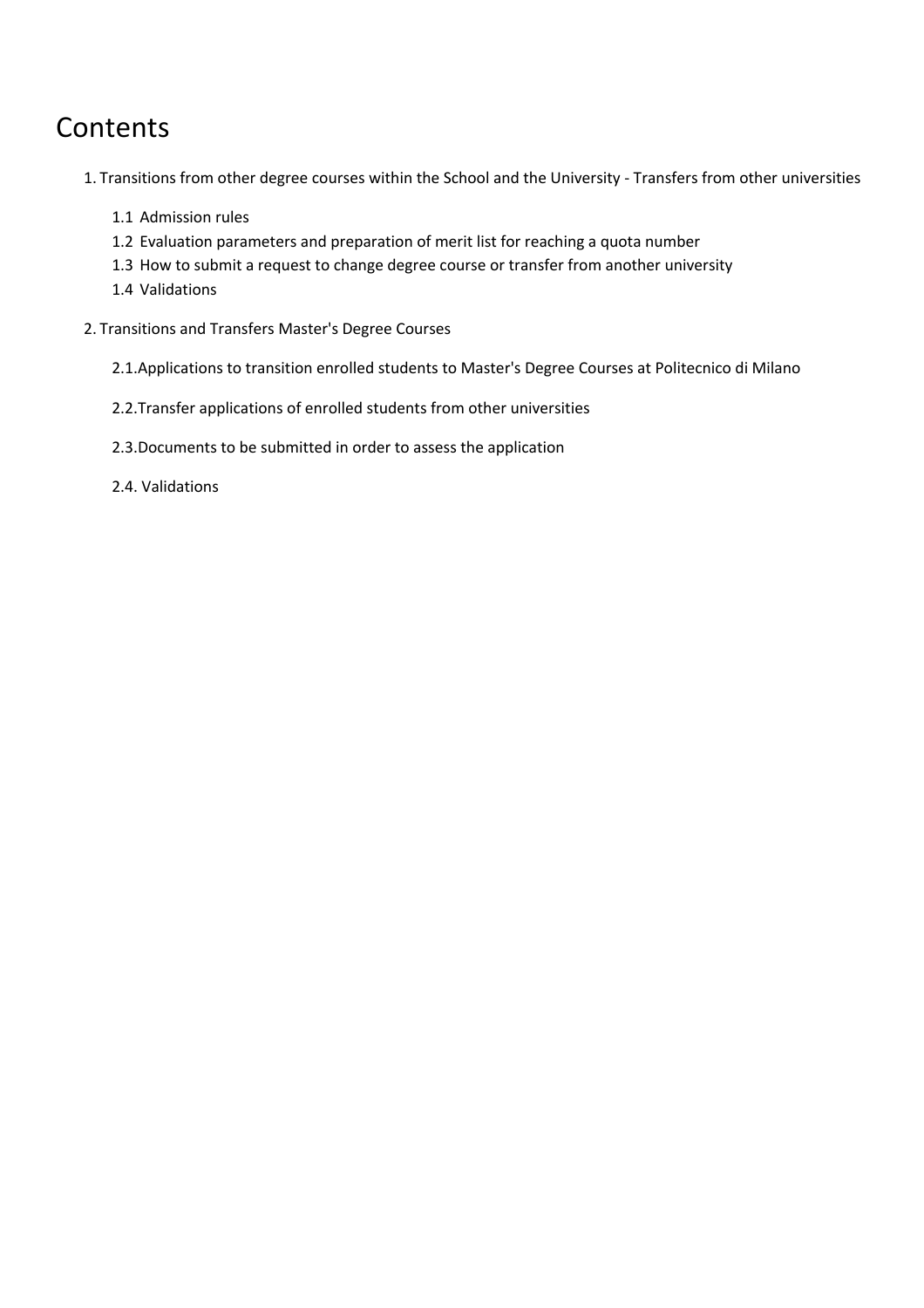# **1. Transitions from other degree courses within the School and the University - Transfers from other universities**

The School of Design at Politecnico di Milano has decided to limit the number of admissions for transfers and transitions.

Below is the table with the number of places available for each Degree Course:

| <b>Degree Course</b>        | <b>Location</b>           | <b>Total places</b> | Limited places on merit list |
|-----------------------------|---------------------------|---------------------|------------------------------|
| <b>PRODUCT DESIGN</b>       | Milano Bovisa Cam-<br>pus | 300                 | 30                           |
| <b>INTERIOR DESIGN</b>      | Milano Bovisa Cam-<br>pus | 300                 | 30                           |
| <b>COMMUNICATION DESIGN</b> | Milano Bovisa Cam-<br>pus | 180                 | 10                           |
| <b>FASHION DESIGN</b>       | Milano Bovisa Cam-<br>pus | 150                 | 15                           |

### **1.1 Admission rules**

The following admission rules are defined:

a) students enrolled in the 1st year are not allowed, in the same year of enrolment, to transfer to another course of study at the Politecnico.

b) **students coming from another Degree Course in the School of Design**: the transition may take place by admission to the merit list or by taking the test;

c) **students coming from the Schools of Engineering and the School of Architecture of the Politecnico**: the transition can take place either by admission to the merit list if at least **30 ECTS credits from the previous university career** are recognised by the entry CCS, or by taking the test;

d) **students coming from other universities**: they can transfer by being admitted to the merit list if at least **30 ECTS from their previous university career** are recognised by the entrance CCS, or by taking the test;

For students coming from other universities, it is essential to acquire at least 60 ECTS at Politecnico di Milano in **order to obtain a degree from this university.** It should be noted that only those relating to curricular subjects will be included in the calculation of these ECTS credits, and that those internships or final exams cannot be taken into account.

### **1.2 Evaluation parameters and ranking list to reach quota number**

**The merit list** is established on the basis of the weighted average of the examinations taken by 31 July.

The formula applied for the calculation of the average is determined by [sum of (gradexcfu)/ects sum]; grades and validations without a score not taken into account.

The filter parameters are: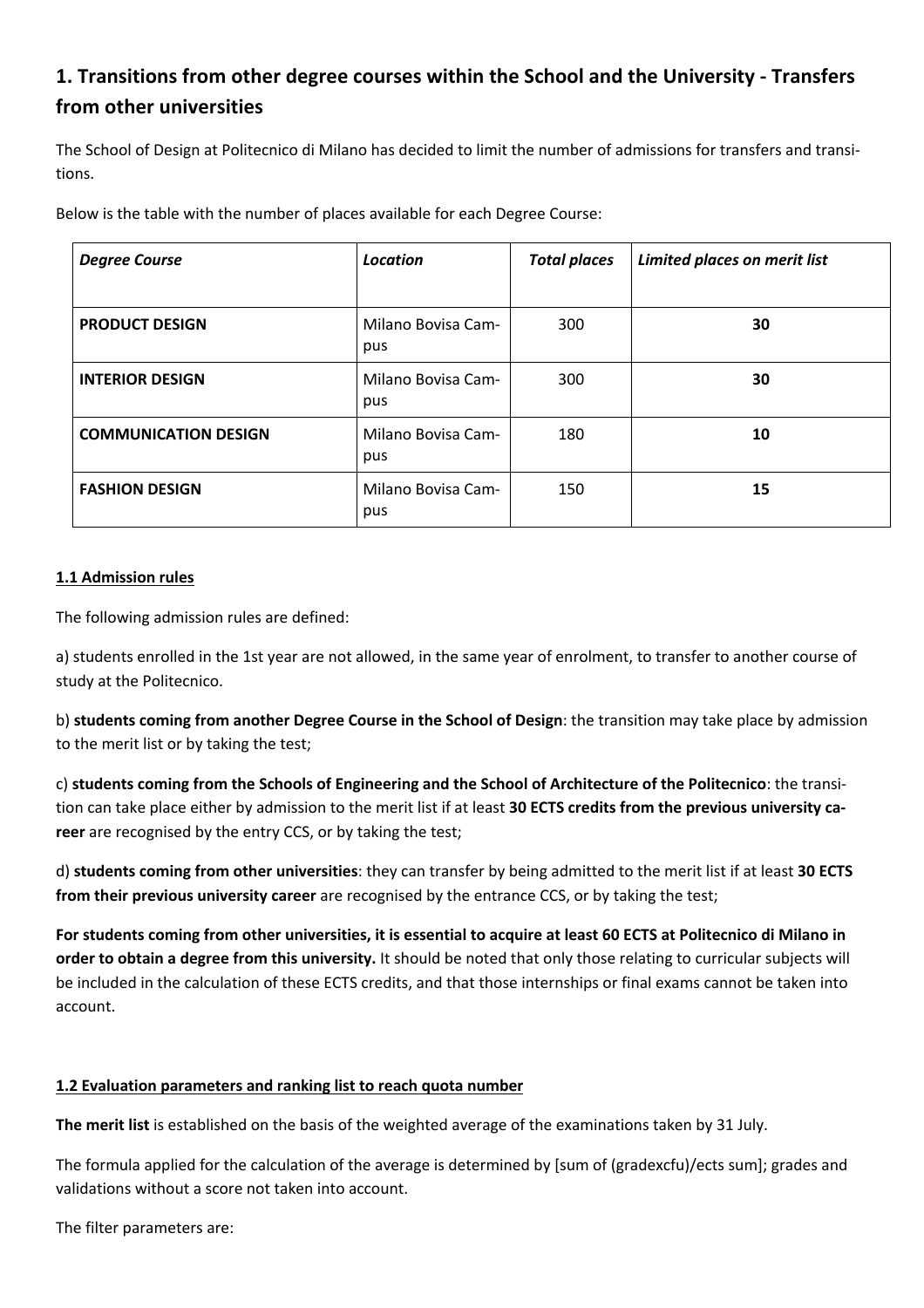- exam status (passed);
- teaching position (actual, without supernumerary);
- maximum date of exceedance (31 July).

The merit list will be published at the end of August (see notices on www.design.polimi.it), in time to allow students in the **rankings who are not in a position** to pass or transfer to the August/September test, because they exceed the number of quota places.

#### **1.3 How to submit a request to change degree course or transfer from another university**

In order to apply for a transfer or a transition both students enrolled at Politecnico di Milano and students enrolled at other universities must access the Online Services and click on "Three-year and single-cycle degrees: course transfers and admission with previous career". This will proceed with the request for evaluation of the previous career.

This step is essential in order to be able to assess the previous career and award recognition of examinations from previous academic career (the application procedure is also necessary for those who do not apply for validation - see section 1.4).

The timeline for requesting online evaluation is published on the Poliorientami website and on the School of Design website:

[https://www.poliorientami.polimi.it/come-si-accede/trasferimenti-seconde-lauree-iscrizioni-a-seguito-di-decaden](https://www.poliorientami.polimi.it/come-si-accede/trasferimenti-seconde-lauree-iscrizioni-a-seguito-di-decadenzarinuncia/design/)zarinuncia/design/

#### [www.design.polimi.it](https://www.design.polimi.it/it)

#### **1.4 Validations**

Verification of the examinations taken and any related assignment of validations is carried out by the Transition/Transfer Commission and formalised by the Council of the programme of destination.

If the applicant has not taken any examinations or does not intend to apply for **recognition of examinations from the previous career**, the transfer does not involve assessment by the programme council.

The applicant must still request a career evaluation from Online Services by selecting the **"no evaluation required"** option.

This choice cannot be changed at a later date.

It is, however, possible to withdraw an assigned endorsement after obtaining the assessment: **this request must be made by the deadline for submitting the study plan.**

The formalisation of enrolment in the new Degree Course and/or the acceptance of validation of examinations may lead to a **penalty in the calculation of the N and V parameters** (parameters that allow automatic admission to the Master's Degree Course and that count the number of examinations and the average on 10 October of the 2nd year of enrolment).

For students who have transferred, the system starts calculating the parameters, in the presence of validations, from the year of enrolment at their university of origin; for students who have transferred to another degree programme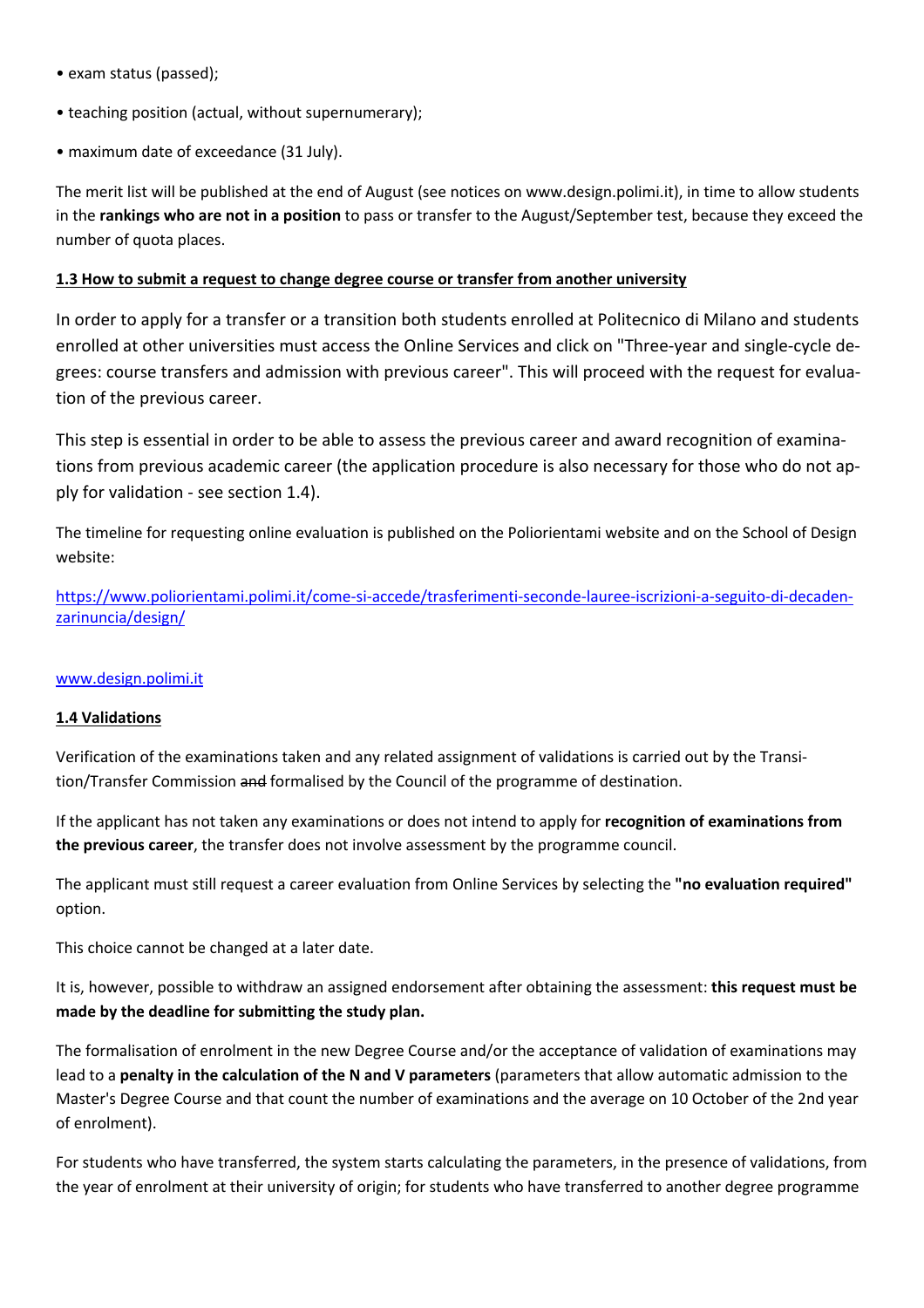or school, the system considers the first year of enrolment at Politecnico di Milano. By accepting the change of enrolment context and/or the validation proposals, the student accepts the calculation of the parameters according to the University's indications. Requests to recalculate these parameters will not be accepted.

The student can view the N and V parameters by accessing Online services -> teaching career -> average exams and N and V parameters.

For more information on the N and V parameters see section 4 Study Plan Guide and Allocations.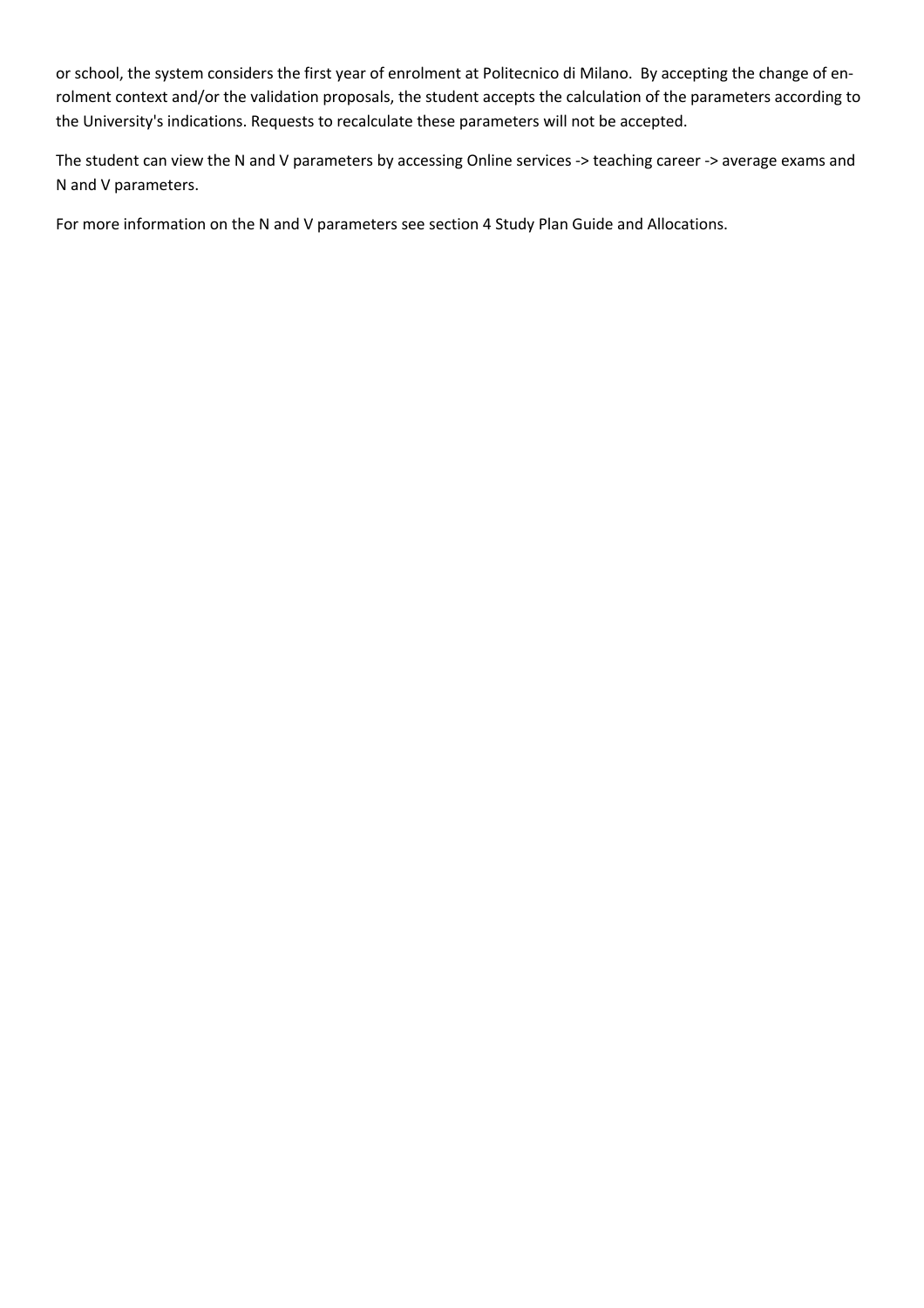# **2. Transitions and Transfers Master's Degree Courses**

**Students already accepted on the Politecnico di Milano Master's Degree Courses and those coming from other universities** must submit **an application to transfer their course** by accessing the online services and referring to the deadlines and procedures for admission to the Master's Degree Courses (online services, section "Admission to the Master's Degree Course for students who graduated in Italy: application, transfer of course, consultation of results and enrolment")

Transition and Transfer applications are only possible in the 1st semester of each academic year.

Transition and Transfer applications for applicants who do not require curricular integration will be assessed: if it becomes necessary to assign curricular integration, the applicant's application will be processed together with those of applicants who have applied for admission with a need to fill in educational gaps (see the Guide to Admission to Master's Degree Courses, paragraphs 9 and 10).

# **2.1 Applications to transfer enrolled students to Master's Degree Courses at Politecnico di Milano**

The School of Design of the Politecnico di Milano, considering the teaching resources available and the ministerial regulations on minimum requirements, has decided to limit the number of admissions via a request to transfer to the two-year Master's Degree Course. The numbers scheduled for Transition requests for the School of Design's degree programmes are:

Masters Degree **Integrated Product Design** (Milan campus): **2** places. Masters Degree **Design for the Fashion System** (Milan campus): **2** places. Masters Degree **Communication Design** (Milan campus): **2** places. Masters Degree **Interior and Spatial Design** (Milan campus): **2** places. Masters Degree **Design & Engineering - Industrial Product Design and Engineering** (Milan campus): **2** places. Masters Degree **Product Service System Design** (Milan campus): **1** place

Masters Degree **Digital and Interaction Design** (Milan campus): **1** place.

The weighted average pre-requisite will be checked before the application is assessed (only for candidates with an Italian three-year degree from other schools).

## The weighted average referred to is that of the Bachelor's Degree awarded and not that of any Master's Degree courses.

The School of Design will draw up a merit list, assigning a score to the documentation provided according to the same criteria as for the evaluation of new students. Those who do not obtain a positive score on the project portfolio (i.e. equal to or greater than 18/30) will be considered ineligible for the Transition.

When assessing the educational activities of the curriculum, the Commissions will check the ECTS credits passed in the Master's Degree course of origin and the number of ECTS validated in the new course.

Students enrolled in the 1st year of the Masters Degree are not allowed, in the same year of enrolment, to transfer to another course at the Politecnico.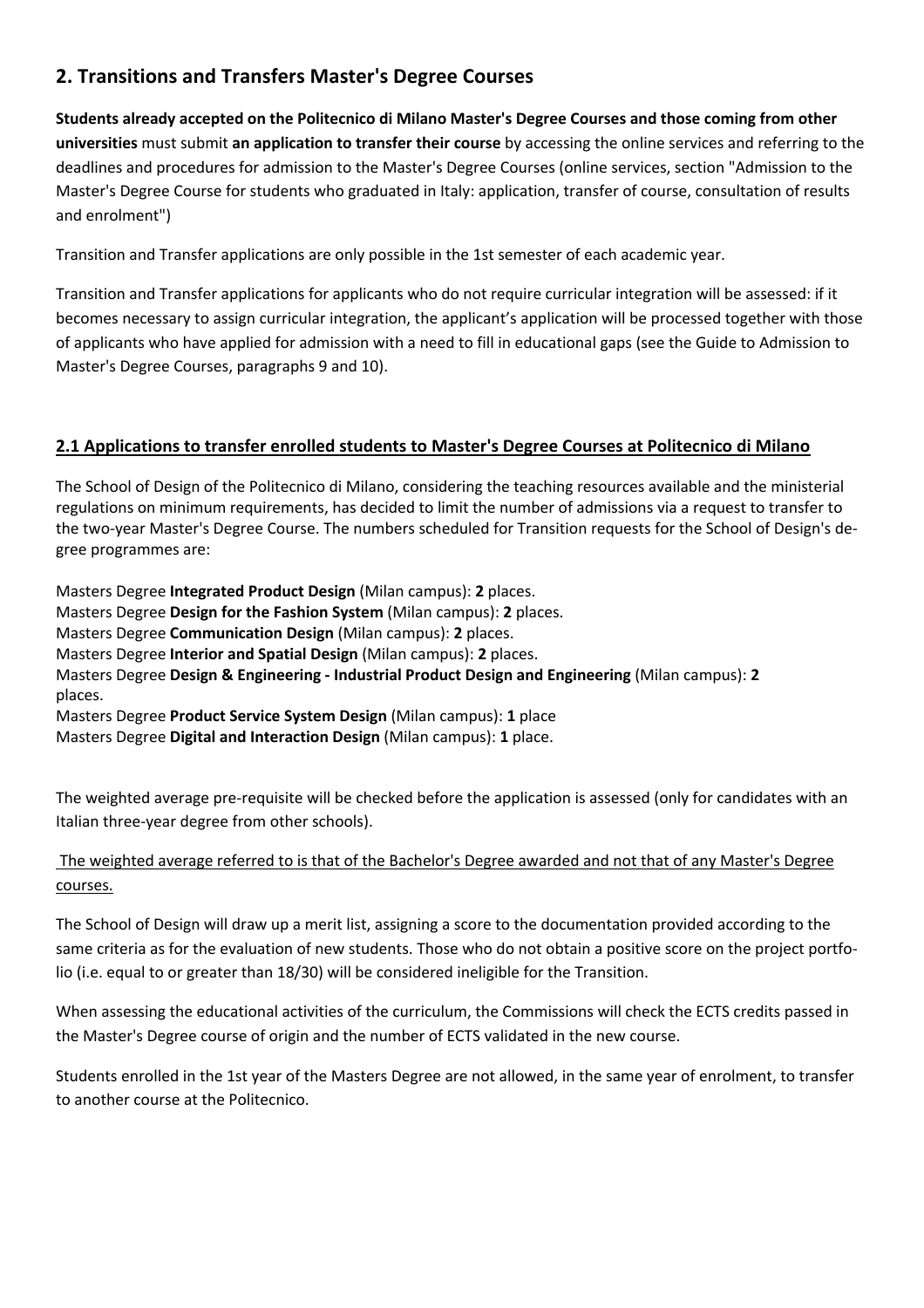# **2.2 Transfer applications of enrolled students from other universities**

**Students enrolled in Master's Degree Courses at other universities** will be admitted within the limit of the number of places available for new admissions (for information on when and how to submit an application and how to be included on the merit list, see the Guide to Admission to Master's Degree Courses to check the number of places available for admissions).

Before the application is assessed, the pre-requisite of a weighted average for admission to the assessment (only for candidates with a three-year Italian qualification) and possession of English language certification will be checked. The weighted average referred to is that of the Bachelor's Degree awarded and not that of any Master's Degree courses.

# **2.3 Documents to be submitted in order to assess the application**

Students applying for a **Transition from a Master's Degree course at the University** must upload their project portfolio, motivational letter, CV and study plan for the three-year period they are studying online.

**For applicants transferring from another university,** in addition to the above materials, it is necessary to produce appropriate language certification and self-certification of the weighted average of the three years. The study plan of the student's home university with the exams taken at the date of application is also required.

# **2.4 Validations**

Verification of the examinations taken and any related assignment of validations is carried out by the Transition/Transfer Commission and formalised by the Council of the programme of destination.

**For students coming from other universities, it is essential to acquire at least 60 ECTS at Politecnico di Milano in order to obtain a degree from this university.** It should be noted that only those relating to curricular subjects will be included in the calculation of these ECTS credits and that those envisaged for internships or final examinations cannot be taken into account.

The procedure for transition between Master's degree courses can be an opportunity to change the course of study: each course has indicated a number of places available for transition to control the number of admissions through this procedure.

The table below shows the possible validations for those coming from Masters Degrees in the School of Design who wish to apply for a transition to another Master's Degree course in the School of Design: since all Masters Degree share the same number of ECTS credits of elective courses, it is advisable for the applicant to have passed at least these courses at the time of application.

Since the educational objectives of the Masters Degree are very specific and the study manifestos are consequently different, possible validations are limited.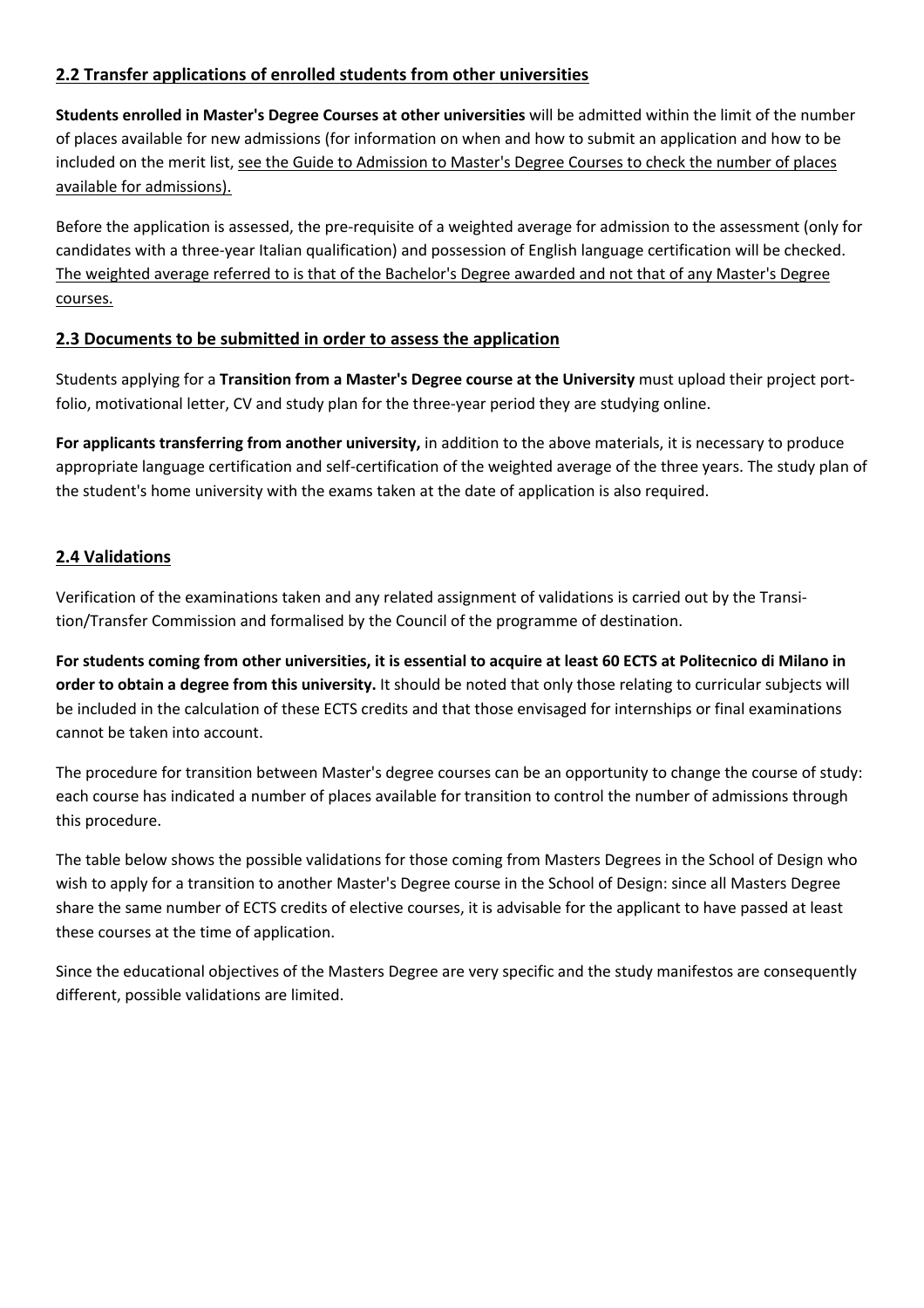| Target university                       | Courses taught at                         | <b>IPD</b>            | INT                    | COM                   | <b>MOD</b>            | D&E                    | <b>PSSD</b>          | <b>DID</b>                         |
|-----------------------------------------|-------------------------------------------|-----------------------|------------------------|-----------------------|-----------------------|------------------------|----------------------|------------------------------------|
| degree                                  | the university de-<br>gree                |                       |                        |                       |                       |                        |                      |                                    |
|                                         | (only those giving                        |                       |                        |                       |                       |                        |                      |                                    |
| Starting university                     | rise to validation in<br>some Masters De- |                       |                        |                       |                       |                        |                      |                                    |
| degree                                  | grees are indicated)                      |                       |                        |                       |                       |                        |                      |                                    |
|                                         | Strategic Design                          |                       |                        |                       | Design for            | Design and             | <b>Business</b>      | Business innova-                   |
|                                         |                                           |                       |                        |                       | manage-<br>ment/Busi- | corporate<br>economics | innova-<br>tion      | tion                               |
|                                         |                                           |                       |                        |                       | ness inno-            |                        |                      |                                    |
|                                         |                                           |                       |                        |                       | vation                |                        |                      |                                    |
|                                         | Materials and                             |                       |                        |                       |                       | Design &               |                      |                                    |
|                                         | manufacturing for<br>design               |                       |                        |                       |                       | manufac-<br>turing     |                      |                                    |
|                                         | Innovation cul-                           |                       |                        |                       | Communi-              |                        |                      |                                    |
|                                         | tures and theories                        |                       |                        |                       | cation for            |                        |                      |                                    |
|                                         | Product develop-                          |                       |                        |                       | fashion               | Product                |                      |                                    |
|                                         | ment laboratory                           |                       |                        |                       |                       | Develop-               |                      |                                    |
| Integrated Prod-                        |                                           |                       |                        |                       |                       | ment Stu-              |                      |                                    |
| uct Design (IPD)                        | Concept Work-                             |                       |                        |                       |                       | dio 1                  |                      | Workshop of                        |
|                                         | shop                                      |                       |                        |                       |                       |                        |                      | choice in 1st year                 |
|                                         | Workshop                                  |                       |                        | Workshop              |                       |                        | Design               | Workshop (con-                     |
|                                         |                                           |                       |                        | 1 (content<br>assess- |                       |                        | seminar              | tent assessment)                   |
|                                         |                                           |                       |                        | ment)                 |                       |                        |                      |                                    |
|                                         | Optional course 1                         |                       | Optional               | Optional              | Optional              | Optional               | Optional             | Optional course 1                  |
|                                         | Optional course 2                         |                       | course 1<br>Course of  | course 1<br>Optional  | course 1<br>Optional  | course 1<br>Optional   | course 1<br>Optional | Optional course 2<br>(only if SSD  |
|                                         |                                           |                       | choice 2               | course 2              | course 2              | course 2               | course 2             | ICAR/13                            |
|                                         |                                           |                       | (only if               |                       |                       |                        |                      |                                    |
|                                         |                                           |                       | teaching<br>ICAR/12 or |                       |                       |                        |                      |                                    |
|                                         |                                           |                       | ICAR/22                |                       |                       |                        |                      |                                    |
|                                         | Workshop 1-2 se-                          |                       |                        |                       |                       |                        |                      | 1st year labora-                   |
|                                         | mester                                    |                       |                        |                       |                       |                        |                      | tory of choice<br>(content assess- |
|                                         |                                           |                       |                        |                       |                       |                        |                      | ment)                              |
| Interior and Spa-                       | Arts and lan-                             |                       |                        |                       |                       |                        | History of           |                                    |
| tial Design<br>(INT)                    | guage/Italian cul-<br>ture                |                       |                        |                       |                       |                        | Design               |                                    |
|                                         | Optional course 1                         | Optional              |                        | Optional              | Optional              | Optional               | Optional             | Optional course 1                  |
|                                         | Optional course 2                         | course 1              |                        | course 1              | course 1              | course 1               | course 1             | Optional course 2                  |
|                                         |                                           | Optional<br>course 2  |                        | Optional<br>course 2  | Optional<br>course 2  | Optional<br>course 2   | Optional<br>course 2 | (only if SSD<br>ICAR/13)           |
|                                         | <b>Interaction Design</b>                 |                       |                        |                       |                       |                        |                      | Workshop of                        |
|                                         | Lab/Interaction                           |                       |                        |                       |                       |                        |                      | choice 1st year                    |
|                                         | Design Studio<br>Semiotics                |                       |                        |                       |                       | Semiotics              |                      |                                    |
|                                         | Workshop 1                                | Workshop              |                        |                       |                       |                        | Design               | Workshop (con-                     |
|                                         |                                           | (content              |                        |                       |                       |                        | seminar              | tent assessment)                   |
| Communication                           |                                           | assess-<br>ment)      |                        |                       |                       |                        | (content<br>assess-  |                                    |
| Design                                  |                                           |                       |                        |                       |                       |                        | ment)                |                                    |
| (COM)                                   | Optional course 1                         | Optional              | Optional               |                       | Optional              | Optional               | Optional             | Optional course 1                  |
|                                         | Optional course 2                         | course 1<br>Optional  | course 1<br>Course of  |                       | course 1<br>Optional  | course 1<br>Optional   | course 1<br>Optional | Optional course 2<br>(only if SSD  |
|                                         |                                           | course 2              | choice 2               |                       | course 2              | course 2               | course 2             | ICAR/13                            |
|                                         |                                           |                       | (only if               |                       |                       |                        |                      |                                    |
|                                         |                                           |                       | teaching<br>ICAR/12 or |                       |                       |                        |                      |                                    |
|                                         |                                           |                       | ICAR/22)               |                       |                       |                        |                      |                                    |
| Design for the<br><b>Fashion System</b> | Communication                             | Innovation            |                        |                       |                       |                        |                      |                                    |
|                                         | for fashion                               | cultures<br>and theo- |                        |                       |                       |                        |                      |                                    |
|                                         |                                           | ries                  |                        |                       |                       |                        |                      |                                    |
|                                         | Design for man-                           |                       |                        |                       |                       | Design and             | <b>Business</b>      |                                    |
|                                         | agement/Business<br>innovation            |                       |                        |                       |                       | corporate<br>economics | innova-<br>tion      |                                    |
|                                         | Optional course 1                         | Optional              | Optional               | Optional              |                       | Optional               | Optional             | Optional course 1                  |
|                                         | Optional course 2                         | course 1              | course 1               | course 1              |                       | course 1               | course 1             | Optional course 2                  |
|                                         |                                           | Optional<br>course 2  | Optional<br>course 1   | Optional<br>course 2  |                       | Optional<br>course 2   | Optional<br>course 2 | (only if SSD<br>ICAR/13            |
|                                         |                                           |                       | Course of              |                       |                       |                        |                      |                                    |
|                                         |                                           |                       | choice 2               |                       |                       |                        |                      |                                    |
|                                         |                                           |                       | (only if<br>teaching   |                       |                       |                        |                      |                                    |
|                                         |                                           |                       | ICAR/12 or             |                       |                       |                        |                      |                                    |
|                                         |                                           |                       | ICAR/22                |                       |                       |                        |                      |                                    |

(continued)